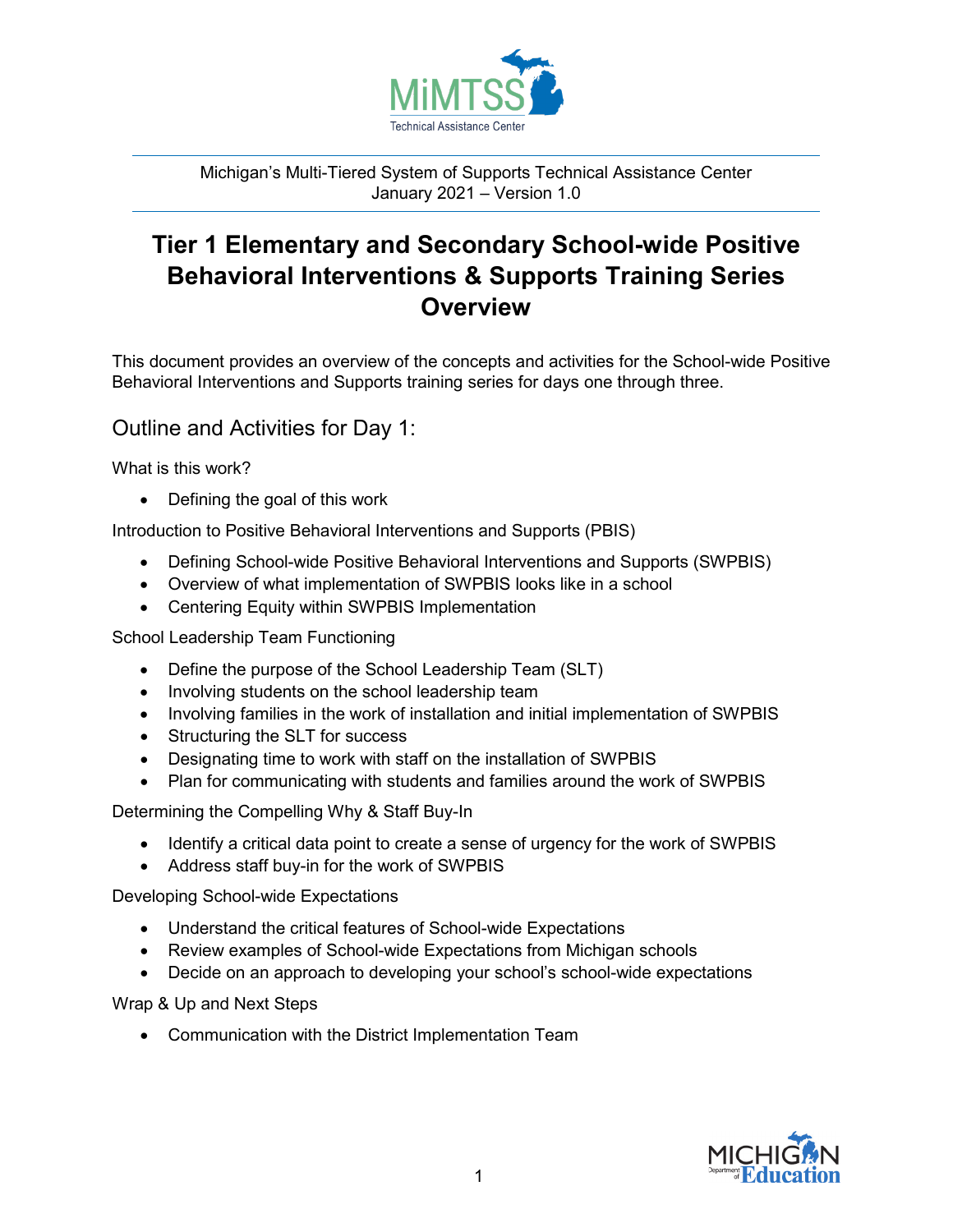## Outline and Activities for Day 2:

Behavior Matrix

- Understand the purpose of a behavior matrix
- Understand the critical features of behavior matrix
- Review examples of behavior matrices from Michigan schools
- Decide on an approach to developing your school's behavior matrix
- Determining how to include multiple and diverse stakeholders in the development of the school's behavior matrix

Teaching Expectations

- Understand why we teach behavior expectations
- Create a plan for developing lesson plans for teaching school-wide expectations with staff involvement and input
- Plan for developing a schedule for teaching and re-teaching behavior expectations

Data Sources for Positive Behavioral Interventions and Supports (PBIS)

- Review two measures for data-based decision making
- Introduction to School-wide PBIS TFI
- Introduction to discipline data as a data source

Monitoring Behavior

- Understanding why monitoring behavior is a "big idea" of PBIS
- Describe active supervision and consider current practices
- Decide on how to develop a plan for monitoring behavioral expectations with input from staff

Wrap Up & Next Steps

• Communication with the District Implementation Team

### Outline and Activities for Day 3:

Understanding Tiered Fidelity Inventory Reports

• Review the Tier I Scale Report and Subscale Report from the SWPBIS TFI

Adolescent Brain

• Understand how the adolescent brain develops and identify implications for the work of SWPBIS related to acknowledgements and corrections

#### Acknowledgement System

- Understand the critical features of an acknowledgement system and how to use acknowledgement system
- Address common philosophical differences related to acknowledgement systems
- Review examples of Acknowledgement Systems from Michigan schools
- Create a plan for developing your school's acknowledgement system